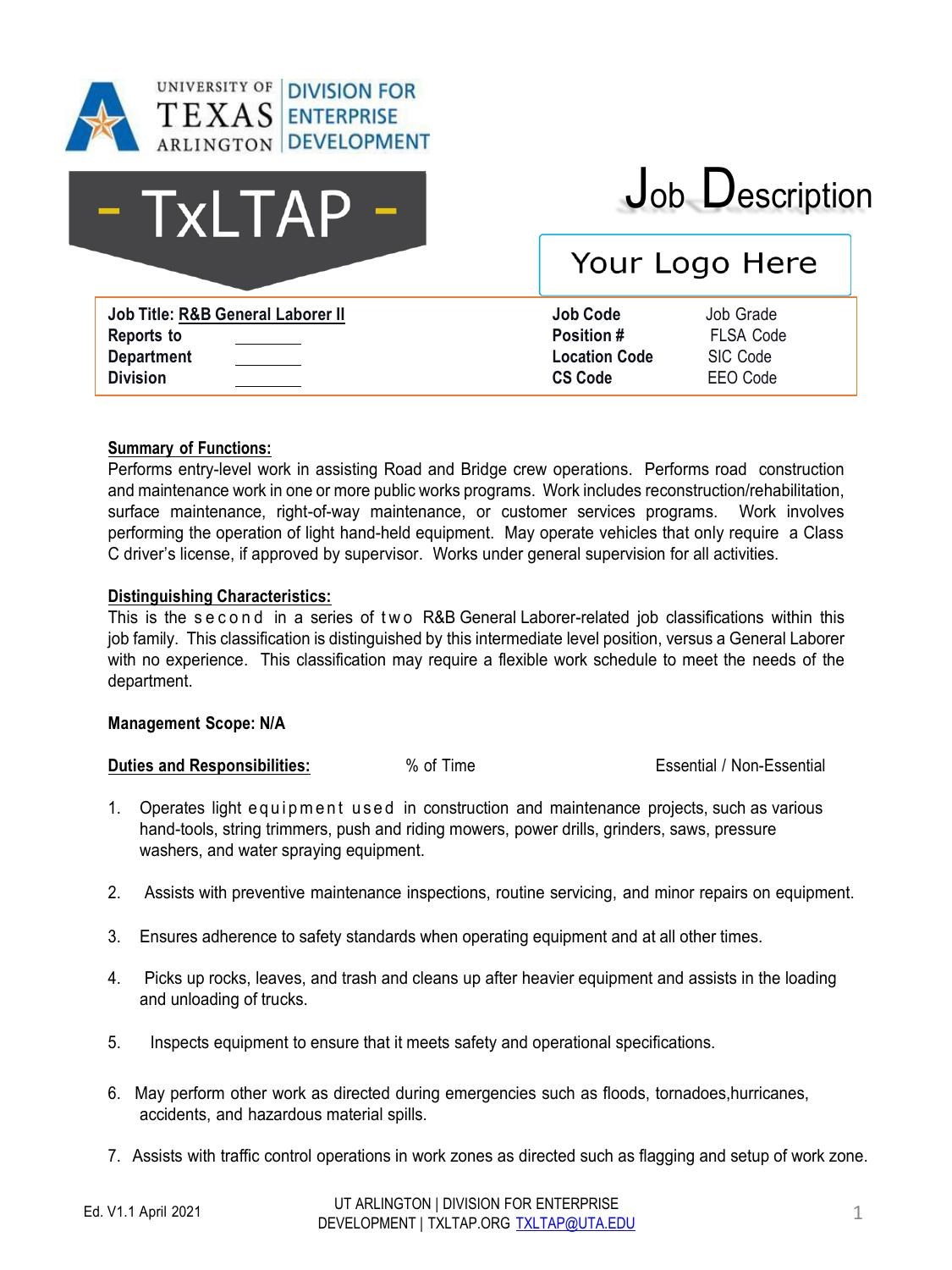



### Your Logo Here

#### **Job Title: R&B General Laborer II**

- 8. Assists operators with tasks such as carrying materials at sites, cleaning and preparing job sites, moves tools, materials and equipment as directed.
- 9. Will perform physical tasks such as cleaning, removing debris, loading, and unloading materials, assembling and disassembling temporary structures, digging trenches, compacting earth, and assisting skilled operators with their duties.
- 10. Performs other job-related duties as assigned.

#### **Minimum Qualifications**

#### **Education, Experience, and Training:**

- **EXEQUE AND ADDE SCHOOL ASSESS IN A READ EQUARE A READ FIGURE .** Requivalent
- 6 months experience in roadway construction/maintenance operations or related field

#### **Licenses, Registrations, Certifications, or Special Requirements:**

- **Work Zone Flagger Training certificate**
- **EXALCORE C DRIVER CONCRETE THE TEXAS C drivers license**